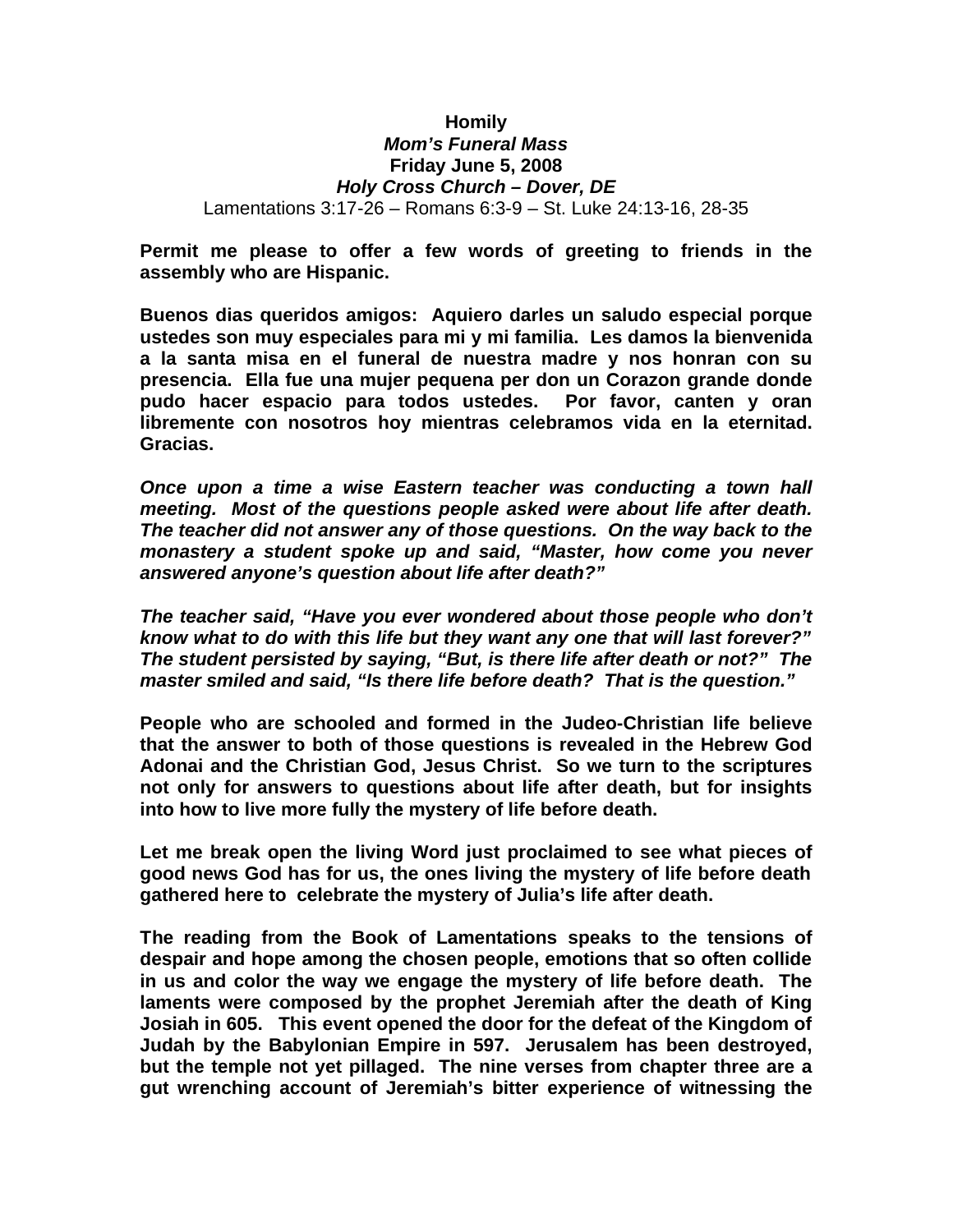**defeat. Hunger, poverty, mental anguish is his litany of pain. But his despair does not demonize him from blocking out all hope.** 

**Like a Brahms symphony gently segueing from a heavy movement to one lighter and upbeat, the second part of the lament expresses his hope. Like deleting a virus from a computer Jeremiah clicks on a new inner program. A window opens on his soul and he sees that God's wrath is not final. Once he owns that insight and is freed from the inner despair that a false voice triggered in him he sees his suffering and that of the fallen city as a small piece of the larger picture of God's graciousness. Once Jeremiah's heart is changed and reset, the words in the second half of the lament change. Mercy, faithfulness and hope give him confidence that Yahweh's eternal covenant with Israel will be upheld. From that point on the prophet takes his heart back from despair and gives it to hope which becomes for him the saving help of the Lord. At that moment Jeremiah gained new insight into the mystery of life before death. His conversion gives meaning to the wisdom saying:** *"we do not see things the way they are; we see things the way we are."* 

**The reading from the letter to the Romans is St. Paul's great teaching about the new Christian life bringing liberation from death and sin. Through baptism, which identifies humanity with Christ's death and resurrection we are transformed. This new life as reshaping our humanity is the core of Pauline spirituality. He speaks from his own experience. Saul of Tarsus, a rigid Pharisee and terrorist of Christians had his life reshaped by divine intervention. His baptism was the end of the chapters in his life when an inflated ego and abusive behavior turned him into a lesser man. His conversion and anointing was his resurrection in which divine bounteous grace empowered him to be alive to a larger God full of love and goodness. His word's about the "old man" of sin and the "new man" who lives in union with Christ are taken from his converted heart and not from a textbook. For St. Paul being freed from the sphere of sin and death and being brought into the sphere of "Glory" is part of the good news Mom embraced as a baptized Christian.**

**Finally, St. Luke's account of the Emmaus journey is an awakening story about Christ manifesting himself in his resurrected body on Easter Sunday. Like Jeremiah in the Lamentations reading the two disciples have given their hearts to false voices that left them in despair and disillusionment. Because they are so shut down by these dark emotions they do not recognize him. In the words of another wisdom saying:** *"what you focus on determines what you miss."* **That all changes as the risen Christ de-blocks their hearts with new stories and opens their eyes in the breaking of the bread. At that point a story about a sad walk to Emmaus becomes a story of a joyful marathon back to Jerusalem. In that journey they learned**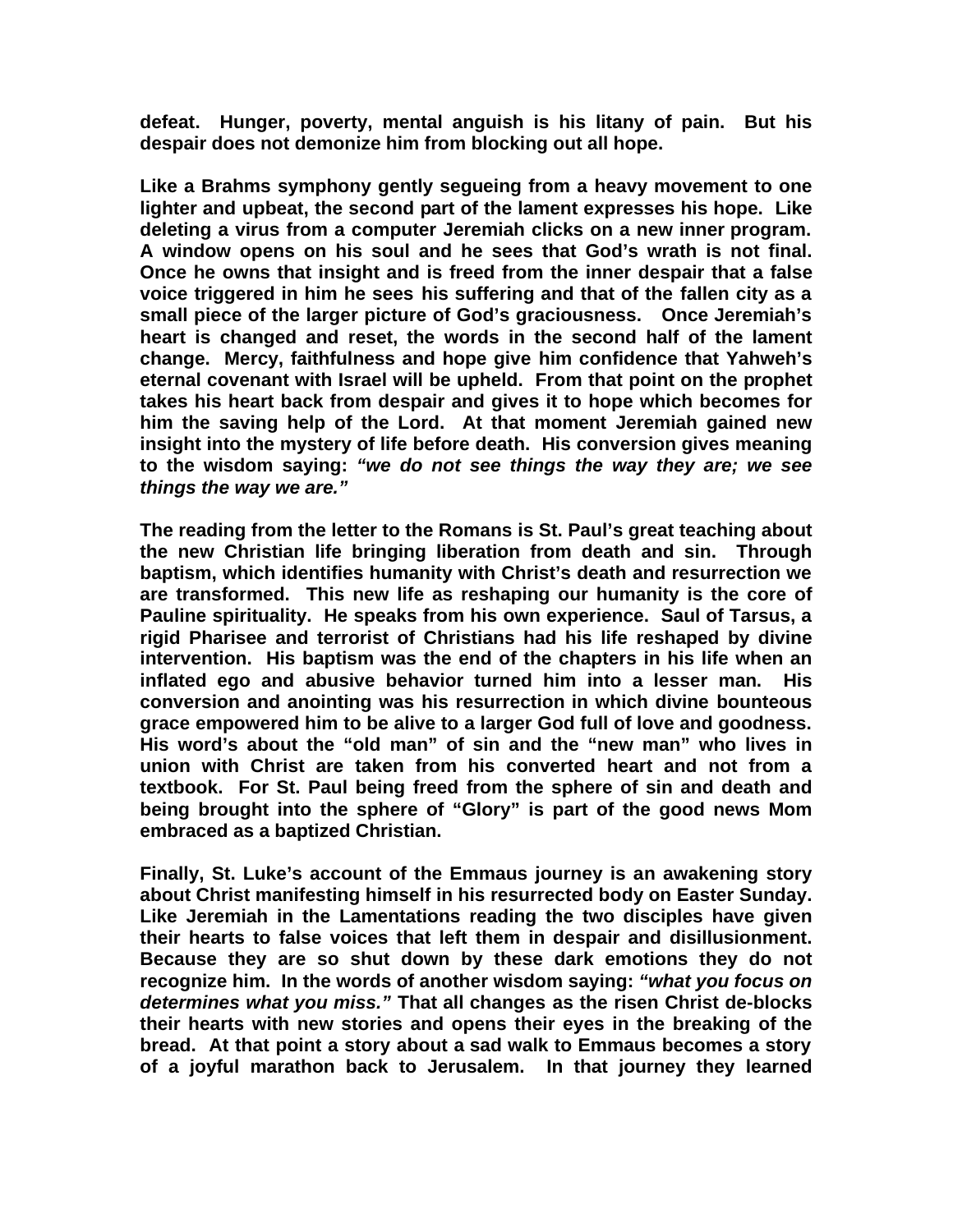**something new about life before death: the risen Christ can free sad hearts and change them into burning hearts.**

**These faith stories say as much about Mom, as they do about the biblical characters that are central to the mystery about life before death and life after death.** 

**She had the capacity to lament as Jeremiah did. She could lament the death of a good friend as much as she could lament forgetting to salt lima beans.**

**Her spiritual life enabled her to understand St. Paul's image of "old man/new man" in her own way. She knew it as the difference between discerning real people from fake people.** 

**This is captured in a story about Elijah.** 

*One day he was walking along with a rabbi, delving into the Law and speaking of the wonders of God. On the road they passed a dead dog that had been hit by a wagon. The dog had been lying there for days with birds picking at it and vultures chewing on it. The rabbi immediately held his nose as he caught a whiff of the rotting stench. They passed it and continued with their discussion, barely missing a beat.*

*About a mile down the road they passed a respectable couple out walking, dressed in their finery, proud and haughty, taking up the better part of the road. And this time it was Elijah who held his nose!*

**Like the disciples in the Emmaus story Mom's faith walk swung between despair and hope. It is a piece of spiritual DNA we all share in common. It is the spirituality of imperfection that shadows every imperfect person. Like the two disciples in the story what she did with it defined her spirit. She brought it to the table of the Lord so that seeing him in the breaking of the bread Christ could reset her heart so that it would burn with healing and new hope.** 

**Food was a symbol that links all you to Mom. Whether it was a meal in her home, in a restaurant, at the Clayton Fire House or a fundraiser dinner at church our lives are tied to her through turkey and stuffing, chicken and dumplings, green beans and Cole slaw. She prepared meals for three as easily as she did for 300. She did it with a selfless heart, seasoned with enduring friendships and peppered with the kind of chatter that was typical of** *"The Golden Girls."*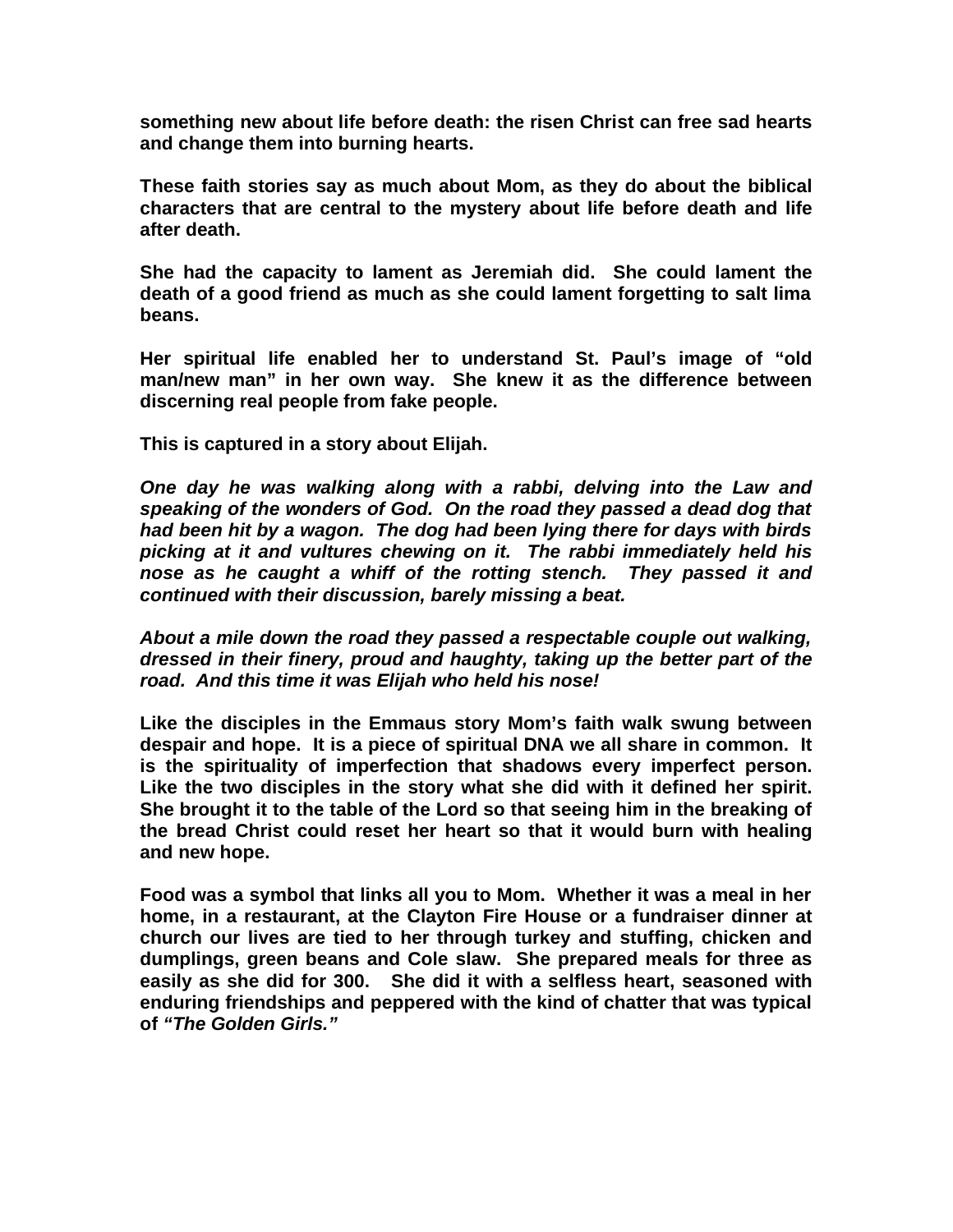**This piece of her legacy reminds me of a story. When the Jesuits were evangelizing the Chinese in the 16th century they used the image of food to teach them the difference between heaven and hell.**

 *Hell was described as a great banquet hall. In the center was a long table with luscious food, tempting sweets and delicious desserts. They had to eat it with four foot chopsticks. So there was chaos in Hell as everyone was angry and fighting with each other trying to taste the food.*

 *Heaven was described as the same banquet hall. In the center was the same table with the same luscious food, sweets and desserts. They too had to eat it with four foot chopsticks. But in heaven there was happiness and delight and feasting at the table for everyone was using their chopsticks to feed each other.*

**Mom was always other-centered when it came to food. She never pretended to be Julia Child, just Julia Mast who shared the tangible food of meat, fish, poultry, potatos, veggies, her signature rice pudding and shortbread with others as much as she freely shared the intangible food of love, conversation and friendship.**

**Today my family and I, like Jeremiah, St. Paul and the disciples in the Emmaus story, swinging between grief and joy, have our inner lives nourished and our hearts reset toward hope celebrating Mom's life before death and her life after death with all of you - 400 of her closets friends.** 

**We want you to bring to this table of the Lord your laments over her passing, bring the pieces of your unconverted lives caused by addictions to false voices, and bring your despairs and woes like the disciples in the Emmaus story. In the breaking of the bread in this funeral liturgy our hearts are freed again to burn with new desires to witness to others the power of a love that long before our time the ancient prophet Talmud simply but strikingly pointed out to the world:** 

*There are but ten strong things in the world –*

*Rock, but iron breaks it Iron, but fire melts it Fire, but water quenches it Water but the clouds bear it The clouds but the wind scatters it The wind but the body withstands it The body but fright crushes it Fright, but wine banishes it Wine, but sleep works it off Death is the strongest of all - But love saves us from death.*